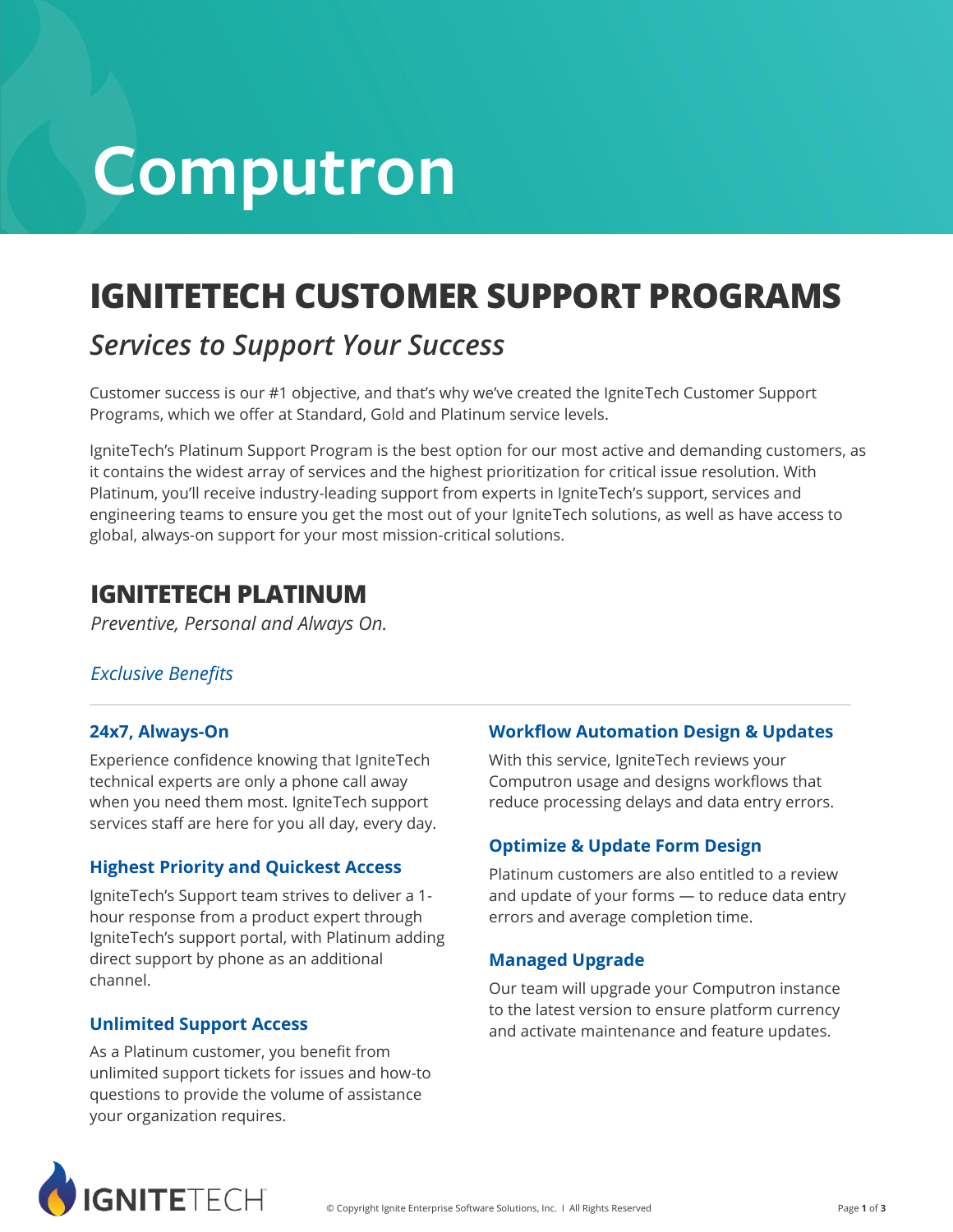## **IGNITETECH CUSTOMER SUPPORT PROGRAMS**

| <b>SUPPORT ACCESS</b>                       | <b>STANDARD</b>       | GOLD                  | <b>PLATINUM</b>       |
|---------------------------------------------|-----------------------|-----------------------|-----------------------|
| Support availability (phone support hours)  | <b>Business Hours</b> | <b>Business Hours</b> | 24 X 7                |
| Response time goals for severity 1 issues   | 24 hours              | 4 hours               | 1 hour                |
| Web-based ticketing (# of tickets per year) | 12                    | 24                    | Unlimited             |
| <b>Support Channel Access</b>               | Email & Web           | Email & Web           | Email, Web &<br>Phone |

| <b>PRODUCT ACCESS</b>                | <b>STANDARD</b> | <b>GOLD</b>   | <b>PLATINUM</b> |
|--------------------------------------|-----------------|---------------|-----------------|
| Hot Fix and Update releases          | $\mathcal C$    | $\mathcal{C}$ | $(\checkmark)$  |
| Workflow Automation Design & Updates |                 |               | $(\checkmark)$  |
| Optimize & Update Form Design        | -               |               | $\bm{\omega}$   |
| Managed Upgrade                      |                 |               | $(\checkmark)$  |

| <b>SUCCESS BENEFITS</b>                       | <b>STANDARD</b> | <b>GOLD</b> | PLATINUM       |
|-----------------------------------------------|-----------------|-------------|----------------|
| Participation in IgniteTech Unlimited Program | $(\checkmark)$  | ✓           | $(\checkmark)$ |
| <b>Customer Success Program</b>               |                 |             | $(\checkmark)$ |